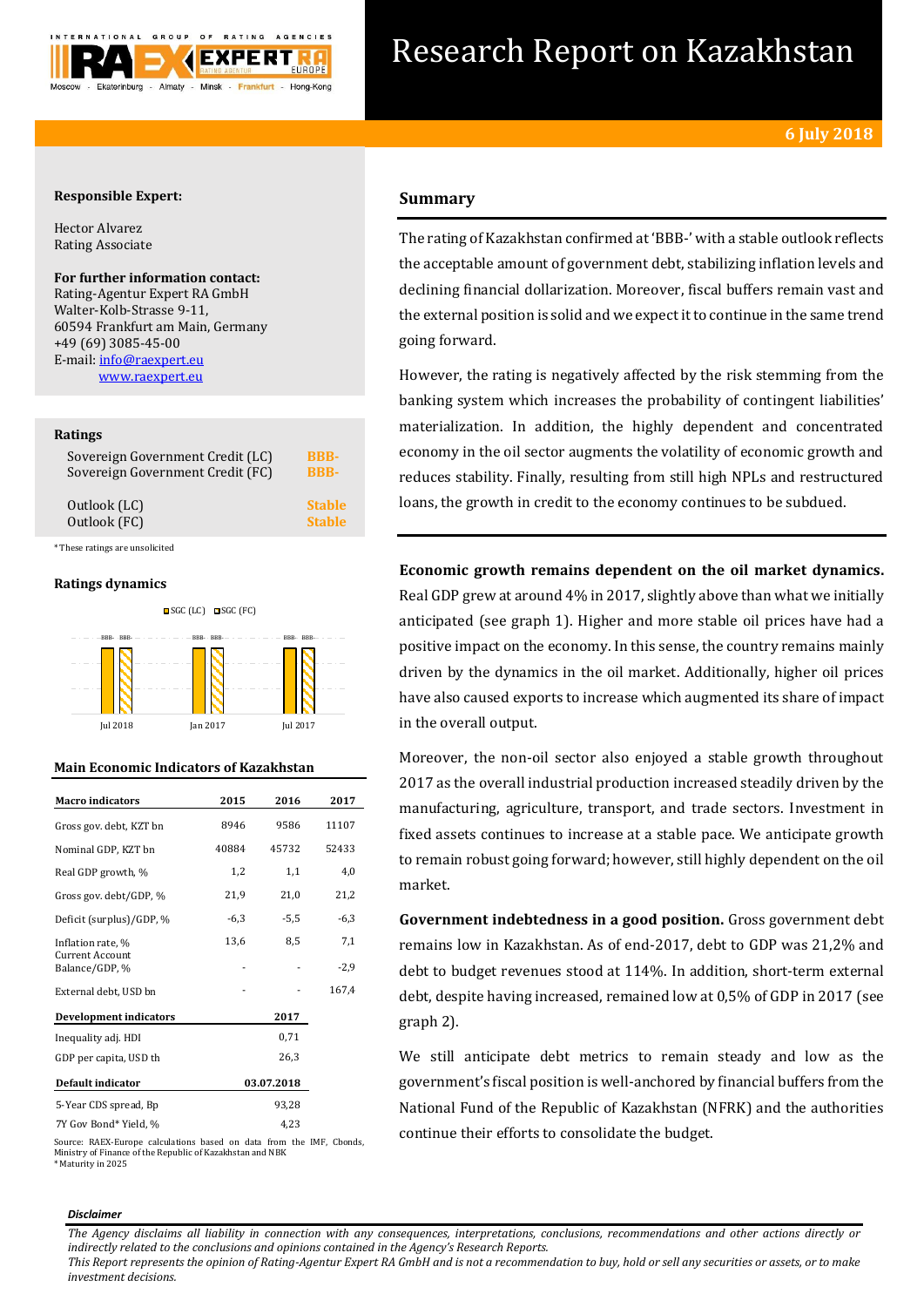

# **Graph 1:** Macroeconomic indicators, %







**Graph 3:** Fiscal budget dynamics, % of GDP



Source: RAEX-Europe calculations based on data from the IMF

Nevertheless, we still consider that the potential materialization of contingent liabilities remains a threat to the stability of public finances given the fragile banking system. However, the amount of SOEs has reduced slightly as a result of the government's privatization plan which has advanced substantially and the government has shown less potential support towards public companies in case of a distress situation.

**Monetary policy remains neutral.** Inflation levels in a declining trend and inflation expectations pointing downwards have motivated the National Bank of Kazakhstan (NBK) to cut the base rate once again in June down to 9%. So far the rate has been trimmed by 75b.p. since the year started. As mentioned previously, the inflation targeting policy implemented by the NBK has stabilized inflation and the exchange rate. However, we still believe that inflationary pressures remain given the exposure of the economy to external factors as well as volatility in food and fuel prices.

Even though monetary policy has become more efficient with the freefloat exchange rate; the policy direction is still quite unpredictable and not completely independent from the central government.

**Fiscal deficit widened, but expected to narrow going forward.** In 2017, the fiscal deficit increased by almost 1p.p. as a result of a continued increase in expenditures which grew at a higher pace than revenues (see graph 3). The same trend was observed in 1Q 2018 when revenues increased by only 1,4% while expenses hiked by 13,5% y-o-y as spending on education, public health care and social security followed a steady upward trend. In fact, social transfers from the budget have continued to increase and represent a substantial share of budget expenditures. Other expenditures are also related to the Nurly Zhol program. Transfers from the National Fund of the Republic of Kazakhstan (NFRK) were about KZT 1 tn as of May 2018. This figure is on pace to meet the authorities' target of KZT 2,6 tn transfers by end-2018.

As mentioned in previous reviews, the government continues to make efforts to reduce the budget dependence on oil; however, the non-oil deficit is also expected to have widened in 2017. Furthermore, the recent announcement by a court in Brussels in regard to the lift of the freeze of USD 22,2 bn held by the National Fund, mitigates the risk of a potential disruption of day-to-day operations and the government's public finances.

**External sector remains resilient.** The exchange rate appreciated at the beginning of 2018 reflecting the hike in the prices of oil and higher foreign investment in financial instruments; however, it depreciated sharply after

# *Disclaimer*

*The Agency disclaims all liability in connection with any consequences, interpretations, conclusions, recommendations and other actions directly or indirectly related to the conclusions and opinions contained in the Agency's Research Reports.*

*This Report represents the opinion of Rating-Agentur Expert RA GmbH and is not a recommendation to buy, hold or sell any securities or assets, or to make investment decisions.*